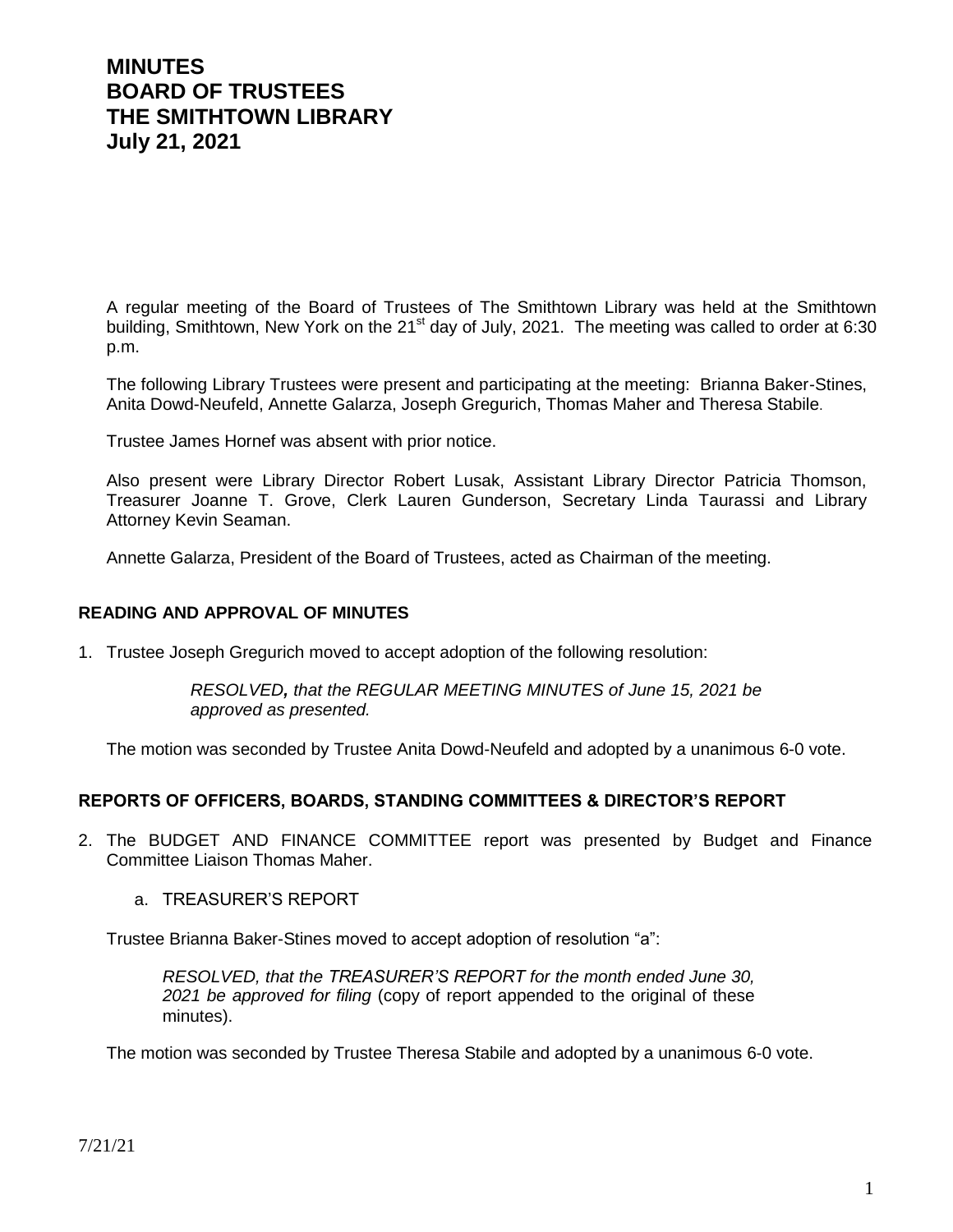#### b. WARRANTS

Trustee Theresa Stabile moved to accept adoption of resolution "b":

RESOLVED, that the following WARRANTS be approved for payment:

| I. | Warrant #21-July      | ("L" fund) PREPAYS      | \$38,244.77  |
|----|-----------------------|-------------------------|--------------|
|    | ii. Warrant #21-July  | ("L" fund) WARRANT      | \$624,739.72 |
|    | iii. Warrant #21-July | ("M" fund) WARRANT      | \$4,449.00   |
|    | iv. Warrant #21-July  | (PAYROLL #13 - 6/25/21) | \$258,493.19 |
|    | v. Warrant #21-July   | (PAYROLL #14 – 7/09/21) | \$266,923.21 |

The motion was seconded by Trustee Thomas Maher and adopted by a unanimous 6-0 vote.

c. *TRANSFER – UNASSIGNED FUND BALANCE*

Trustee Theresa Stabile moved to accept adoption of resolution "c":

*RESOLVED, that the Board of Trustees of The Smithtown Library does hereby approve the transfer of \$500,000.00 of unassigned fund balance to the following committed funds: \$325,000.00 to library-wide Capital Improvements and Equipment Replacement and \$175,000.00 to Retirement and Future Benefit Payments.* 

The motion was seconded by Trustee Thomas Maher and adopted by a unanimous 6-0 vote.

- 3. The PERSONNEL COMMITTEE report was presented by Personnel Committee Liaison Brianna Baker-Stines.
	- a. PERSONNEL CHANGES

Trustee Anita Dowd-Neufeld moved to accept adoption of resolution "a":

*RESOLVED, that the following PERSONNEL changes be approved as presented:*

*Part-time appointments:*

- *i. Part-time appointment of Lauren Tannenbaum to the position of Page, Children's Department, Smithtown building, at an hourly rate of pay of \$14.00, effective August 3, 2021 (to fill the vacancy created by the resignation of Sarah Adamo, effective 8/2018).*
- *ii. Release of Adam Zoffranieri, Reference Department, Commack building, from a part-time Librarian Trainee position into a part-time Librarian I position, at an hourly rate of pay of \$32.32, not to exceed 17.5 hours per week, retroactive to June 28, 2021, as per Suffolk County Department of Civil Service regulations.*

*Separation of Service/Resignations:*

- *iii. Separation of Service of William Knapp, Call-In Library Clerk (as per Suffolk County Department of Civil Service recommendation), effective July 22, 2021.*
- *iv. Resignation of Jennifer Bizzaro, Page, Nesconset building, effective June 23, 2021.*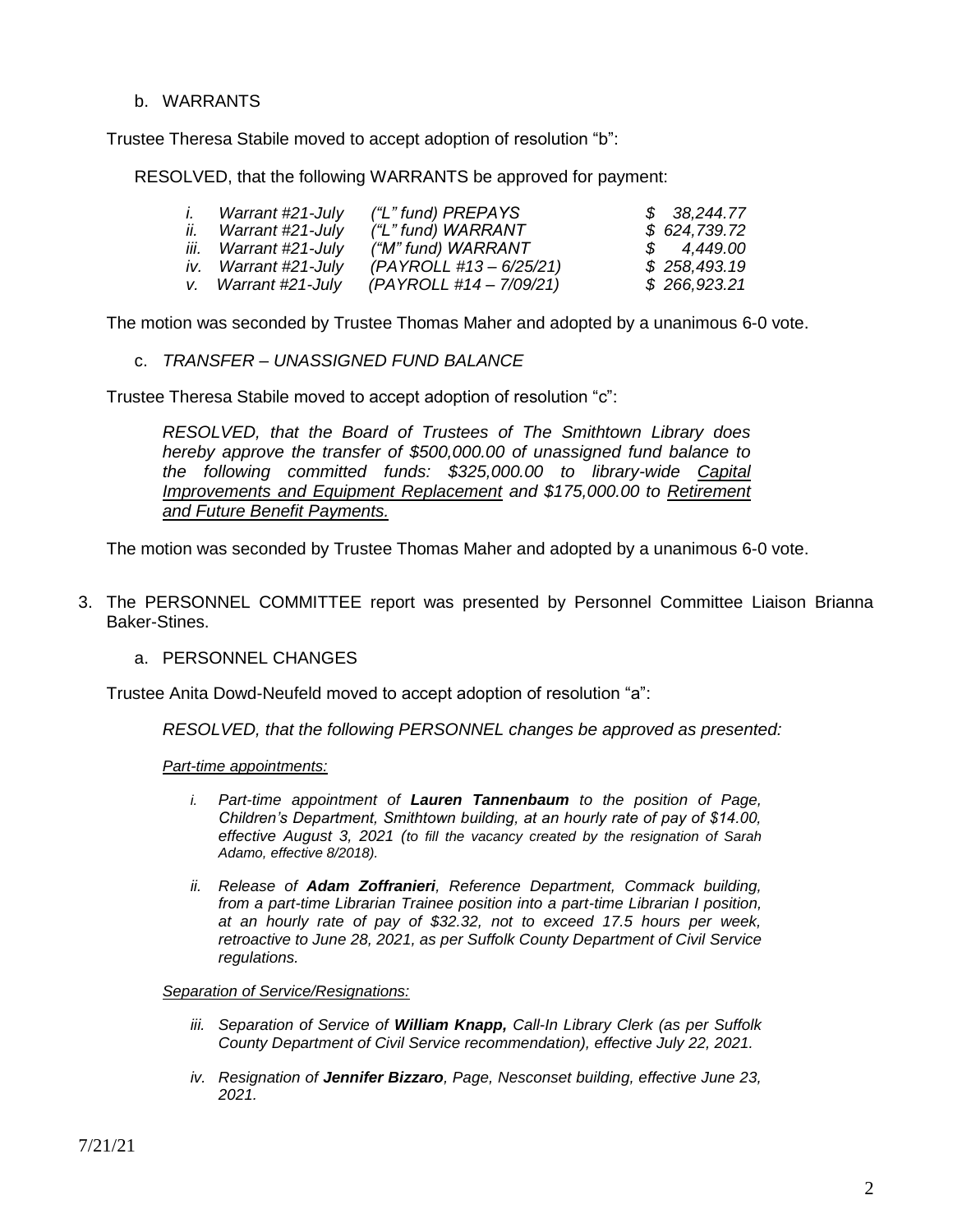- *v. Resignation of Carley Davidson, Library Clerk, Circulation Department, Nesconset building, effective July 27, 2021.*
- Leave of Absence:
	- vi. Leave of absence without pay for **Employee #1243,** effective June 28, 2021 until further notice, pending medical clearance.

The motion was seconded by Trustee Theresa Stabile and adopted by a unanimous 6-0 vote.

b*. CONFERENCE / WORKSHOP / WEBINAR ATTENDANCE REQUESTS*

Trustee Thomas Maher moved to accept adoption of resolution "b":

*RESOLVED, that the following live or virtual conference or webinar attendance requests set forth hereinafter are hereby approved:*

- *i. That Library Director Robert Lusak be authorized to attend, on paid release time, the New York Library Association's 2021 NYLA Annual Conference, to be held in Syracuse, NY, from November 3, 2021 through November 6, 2021, with reimbursement for reasonable expenses incurred with the display of certified receipts.*
- *ii. That Assistant Library Director Patricia Thomson be authorized to attend, on paid release time, the New York Library Association's 2021 NYLA Annual Conference, to be held in Syracuse, NY, from November 3, 2021 through November 6, 2021, with reimbursement for reasonable expenses incurred with the display of certified receipts.*
- *iii. That Librarian II Colleen Navins, Teen Services Department, Nesconset building, be authorized to participate in a Notary Public Exam Preparation Course via virtual webinar, sponsored by Notary Public New York, with reimbursement for actual and necessary expenses not to exceed \$77.00, at a time to be determined.*

The motion was seconded by Trustee Brianna Baker-Stines and adopted by a unanimous 6-0 vote.

- 4. The BUILDINGS AND GROUNDS COMMITTEE report was presented by Buildings and Grounds Committee Liaison Anita Dowd-Neufeld.
	- a. FIRE SPRINKLER INSPECTIONS all Library buildings

Trustee Joseph Gregurich moved to accept adoption of resolution "a":

*RESOLVED, that the Board of Trustees of The Smithtown Library does hereby authorize the Library Director to enter into a contract with Upright Installations & Inspections for a period of one year, to begin August 1, 2021, for the purpose of providing inspections of the Automatic Fire Sprinkler Systems for all library buildings, at a total annual cost not to exceed \$1,800.00 (\$450.00 per building).*

The motion was seconded by Trustee Brianna Baker-Stines and adopted by a unanimous 6-0 vote.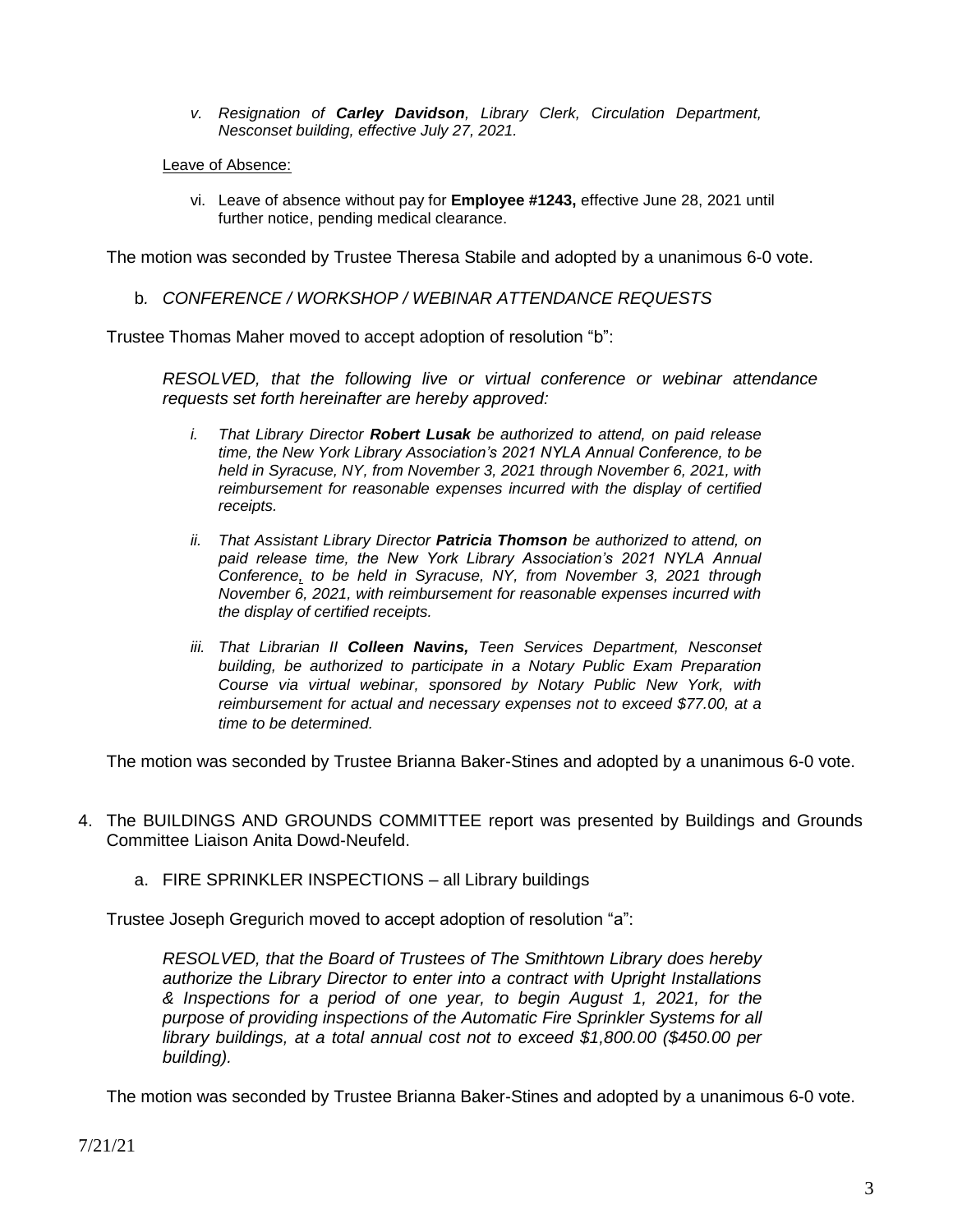b. BURGLAR ALARM MONITORING – all Library buildings

Trustee Brianna Baker-Stines moved to accept adoption of resolution "b":

*RESOLVED, that the Board of Trustees of The Smithtown Library does hereby authorize the Library Director to enter into a contract with Electronix Systems, to begin August 1, 2021 for the fifth (5th) year of a five (5) year contract, for the purpose of providing central station burglar alarm monitoring and panic button monitoring for all library buildings, at a total annual cost not to exceed \$1,536.00 (\$384.00 per building) [Note: upgraded AES radio monitoring primarily replaces the \$264.00 annual/\$22 per month expense per building for prior contract years].*

The motion was seconded by Trustee Theresa Stabile and adopted by a unanimous 6-0 vote.

- 5. There was no COMMUNICATIONS COMMITTEE report.
- 6. DIRECTOR'S REPORT

The Library Director presented his Director's Report that had been submitted previously to the Library Board (copy of report appended to the original of these minutes).

# **UNFINISHED BUSINESS**

- 7**.** REVISED POLICY **Public Employer Health Emergency Plan for The Smithtown Special**  Library District [Policy 400-10] (2<sup>nd</sup> reading)
	- Note: 1) Only those portions being updated appear below
		- 2) Revisions are noted in underlined bold font; deletions are noted with a strikethrough

Trustee Brianna Baker-Stines moved to waive the reading of the Public Employer Health Emergency Plan for The Smithtown Special Library District [Policy 400-10]. The motion was seconded by Trustee Thomas Maher and adopted by a unanimous 6-0 vote.

Trustee Brianna Baker-Stines moved to accept adoption of the Public Employer Health Emergency Plan for The Smithtown Special Library District [Policy 400-10]. The motion was seconded by Trustee Theresa Stabile and adopted by a unanimous 6-0 vote.

## *Remote Work Protocols*

*Non-essential employees and essential employees who are required to work remotely will be enabled to do so to the greatest extent practicable.* 

*Working remotely requires:*

- *1. Identification of staff who will work remotely (to be evaluated on an on-going basis and is subject to being modified or discontinued upon written notice)*
- *2. Approval and assignment of remote work (employees who are assigned temporary remote work during a shutdown or following reopening should have no expectation of ongoing remote work assignments)*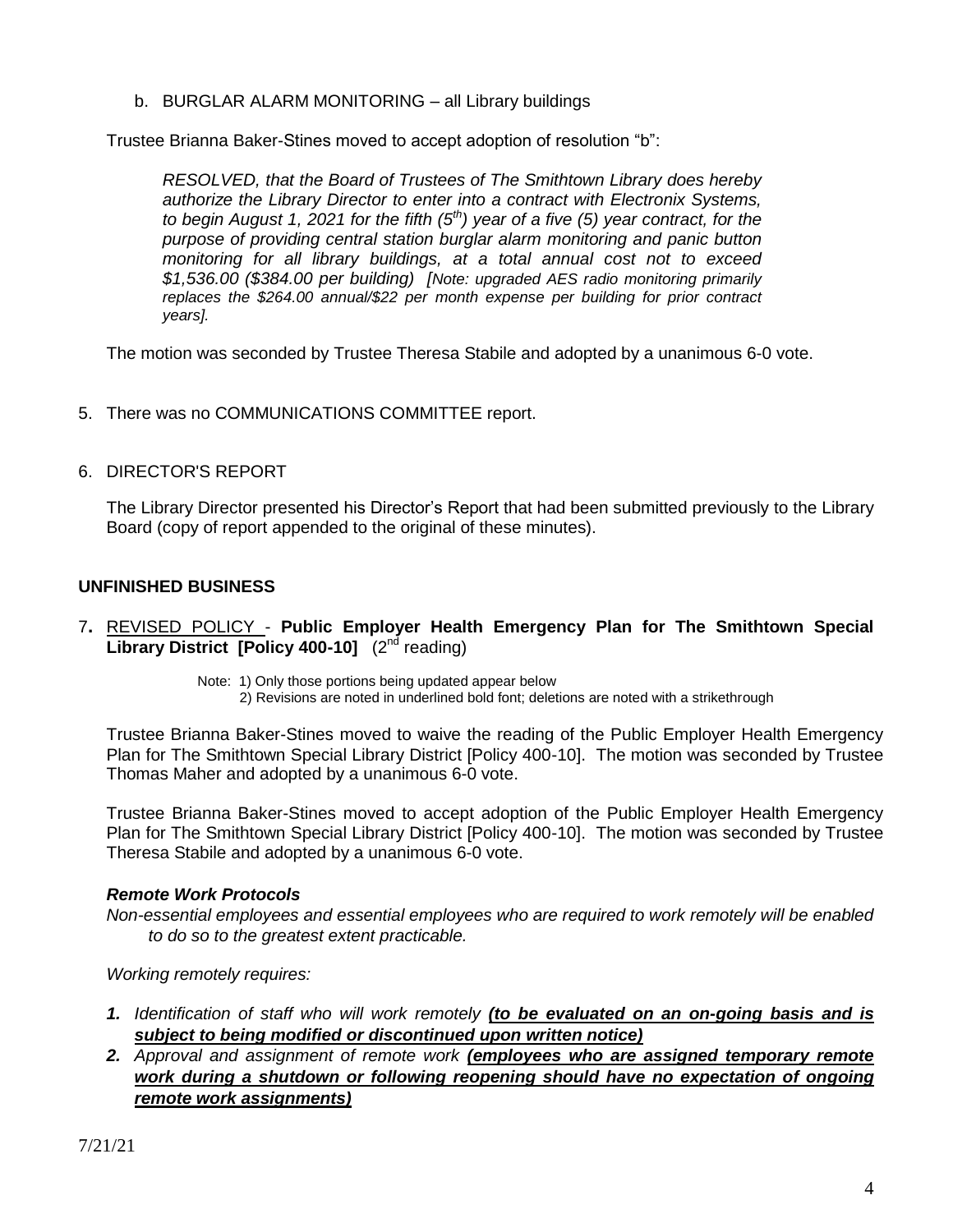- *3. Equipping staff for remote work, which may include:*
	- *a. Internet capable laptop*
	- *b. Necessary peripherals*
	- *c. Access to VPN and/or secure network drives*
	- *d. Access to software and databases necessary to perform their duties*
	- *e. A solution for telephone communications Note that phone Library business lines may need to be forwarded to off-site staff*

*The Director, Assistant Director, and Department Supervisors will collaborate to identify staff/positions that can effectively work remotely. Eligibility determinations regarding remote work are within the sole discretion and subject to the Library Director's approval. Department Supervisors will be responsible for assignment and review of remote work. The Assistant Director, Network and Systems Specialist II and Department Supervisors will evaluate the equipment and software needed and available for those staff/positions approved for remote work by the Director. The Network and System Specialist II will provide software access and maintain a list of all equipment being used by staff for remote work.*

# *While working remotely, the employee will:*

- *1. Comply with the employee's assigned remote work schedule; variations to that schedule must be prior-approved by the Director or his/her designee.*
- *2. Check-in with the supervisor no less than two times per daily work schedule, as assigned, via email using the device identified as the work device.*
- *3. Remain accessible by phone, text, and/or email during the hours of the daily remote work schedule.*
- *4. Communicate with the supervisor to discuss the status of open issues.*
- *5. Be available for video/teleconferences scheduled on an as-needed basis.*
- *6. Be available to attend in-person scheduled work meetings as requested or required by the department or Library.*
- *7. Request supervisor approval in advance of working flexible hours.*
- *8. Request the use of sick leave, vacation or other leave in the same manner as when working in the Library building.*
- *9. Meet the work output and/or productivity expectations of his/her supervisor and maintain professionalism.*
- *10. Communicate to his/her supervisor, in advance and on an ongoing basis, any job duties or responsibilities that cannot be effectively performed during temporary remote work.*
- *11. Take rest and meal breaks while working remotely in compliance with all applicable policies, and, as to non-exempt employees, not exceed their scheduled hours of work.*
- *12. Continue to abide by all Library policies and procedures including those pertaining to computer use, social media and confidentiality.*

*Failure to abide by these requirements may result in the revocation of the remote work assignment, and/or disciplinary action.* 

*Any leave that was requested and approved prior to the closing of the Library due to a health emergency cannot be withdrawn by the employee (unless mutually agreed upon with the Director or designee).*

*The Library accepts no responsibility for theft, loss, damage, or repairs to the employeeowned equipment. Any equipment that the Library provides to an employee as part of a remote work arrangement shall remain the property of the Library and the Library will maintain that equipment. This equipment must be used for business purposes only. Unless otherwise agreed to in advance, the Library will not be responsible for any other costs the employee may incur while working remotely.*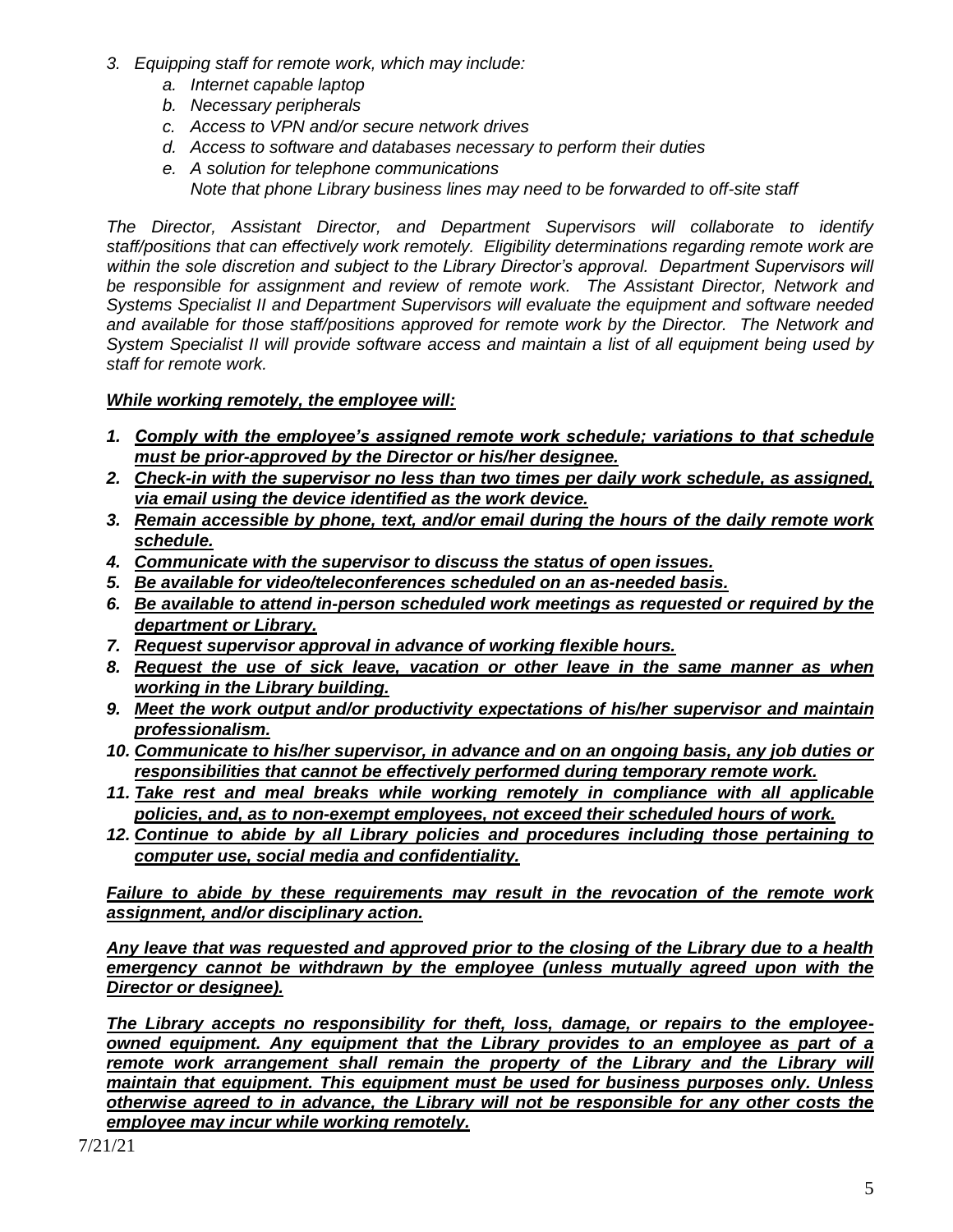*Remote workers should designate a workspace at the remote location for the installation of any necessary and approved equipment to be used during remote work. This workspace should be maintained in a safe condition, free from hazards to people and equipment. Remote workers are to advise the Library in the event that they have changed their remote working location, even if only on a temporary basis.*

*All remote workers are responsible for the security of information, documents, and records in their possession or used during remote work. Restricted-access material should not be accessed or removed from the worksite without written consent from the Library Director. All remote workers must apply appropriate safeguards to protect the Library's confidential information from unauthorized disclosure, and must comply with all privacy and security protocols and requirements implemented by the Library.*

## *Staggered Shifts*

*Implementing staggered shifts may be possible for personnel performing duties which are necessary to be performed on-site but are less sensitive to being accomplished only within core business hours. If practicable, management may identify opportunities for staff to work outside core business hours as a strategy for limiting exposure. Staggering shifts requires:*

- *1. Identification of positions for which work hours will be staggered*
- *2. Approval and assignment of changed work hours*

*The Director, Assistant Director, and Department Supervisors will collaborate to identify positions for which work hours may be staggered. All work schedule changes are subject to the Library Director's approval. Staggered work shifts will typically be between 7:00AM and 9:00PM 9:00AM and 9:00PM* and may include weekends. Facility safety and security measures will remain in place during *staggered shifts. The Building Heads will assign a "Person-In-Charge" for all staggered shifts.*

## 8. REVISED POLICY - COVID-19 Reopening Safety Plan [Policy 500-70] (2<sup>nd</sup> reading)

Note: 1) Only those portions being updated appear below

2) Revisions are noted in underlined bold font; deletions are noted with a strikethrough

Trustee Anita Dowd-Neufeld moved to waive the reading of the COVID-19 Reopening Safety Plan [Policy 500-70]**.** The motion was seconded by Trustee Brianna Baker-Stines and adopted by a unanimous 6-0 vote.

Trustee Theresa Stabile moved to accept adoption of the COVID-19 Reopening Safety Plan [Policy 500-70]. The motion was seconded by Trustee Brianna Baker-Stines and adopted by a unanimous 6-0 vote.

## *Communication*

*The Library will continually review and implement State and County issued guidelines regarding social distancing, protective equipment, hygiene and cleaning, screening and contact tracing, etc. for patrons and staff.* 

*Employees will be notified of updated information via their smithlib.org email account.*

*All employees will be trained on new protocols and informed of all safety guidelines.*

*The Library will adhere to New York State guidance regarding face coverings for patrons. (Moved to "protective equipment" section)*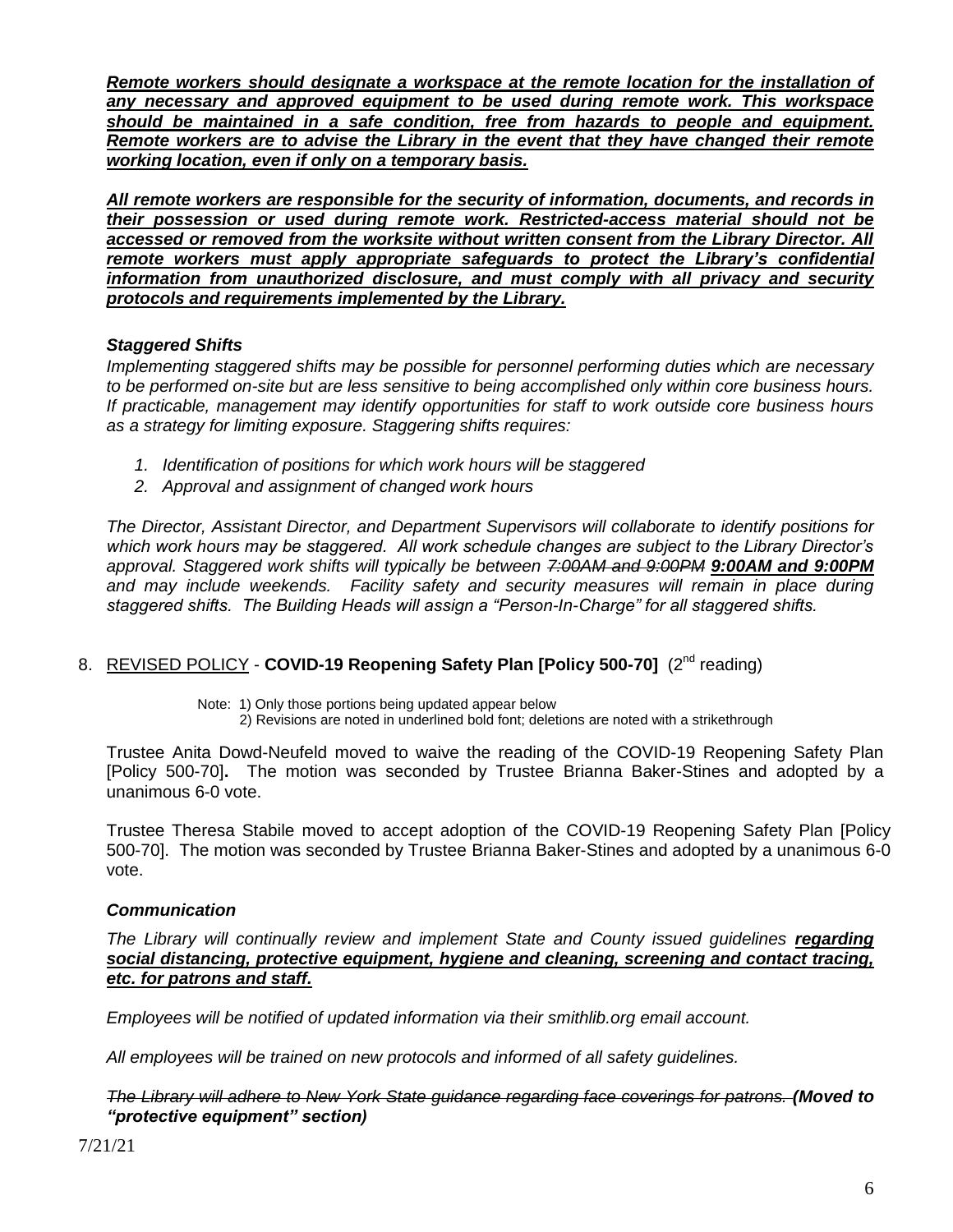## *Social Distancing*

*The Library will adhere to State and County issued guidelines regarding social distancing for library patrons and staff. Not all of the following guidelines will be observed depending on the current guidance.* 

## *Protective Equipment*

## *The Library will adhere to New York State guidance regarding face coverings for patrons and staff.*

#### *Screening & Contact Tracing*

*Employees who are sick or feel unwell should stay home or return home if they become sick or feel unwell at work.*

*Employees will may be asked to undertake a health self-assessment test (e.g. questionnaire, temperature check) before beginning work each day. Assessment responses will be reviewed every day and documented. The need for health self-assessments will be periodically evaluated by the Director and changes will be communicated to employees via their smithlib.org email account.* 

*Employees who present no symptoms but have tested positive in the past 14 days may only return to work after completing the NY State mandated quarantine period.* 

#### 9. REVISED POLICY - Financial Management Policy [Policy 900-10] (2<sup>nd</sup> reading)

Trustee Thomas Maher moved to waive the reading of the Financial Management Policy [Policy 900- 10]. The motion was seconded by Trustee Brianna Baker-Stines and adopted by a unanimous 6-0 vote.

Trustee Brianna Baker-Stines moved to accept adoption of the Financial Management Policy [Policy 900-10]. The motion was seconded by Trustee Anita Dowd-Neufeld and adopted by a unanimous 6-0 vote.

## **1.** *FISCAL YEAR*

*The fiscal year of The Smithtown Special Library District shall begin commence with upon the first day of January and end with on the 31st day of December.*

## **2.** *CONFLICT OF INTEREST*

*No Trustee, officer or employee shall be interested directly or indirectly in any claim against or contract with the Library, as prescribed within the terms of the NY General Municipal Law. for lawful compensation and expenses. However, a trustee who is not the treasurer may be a stockholder, officer or director of a bank designated as a depository for the Library.*

## **3.** *DUTIES*

*The Board of Trustees shall:*

- *a. Appoint a treasurer on an annual basis who shall hold office at the pleasure of the Board.*
- *b. Provide a satisfactory minute book for recording the minutes of the meetings of the Board of Trustees.*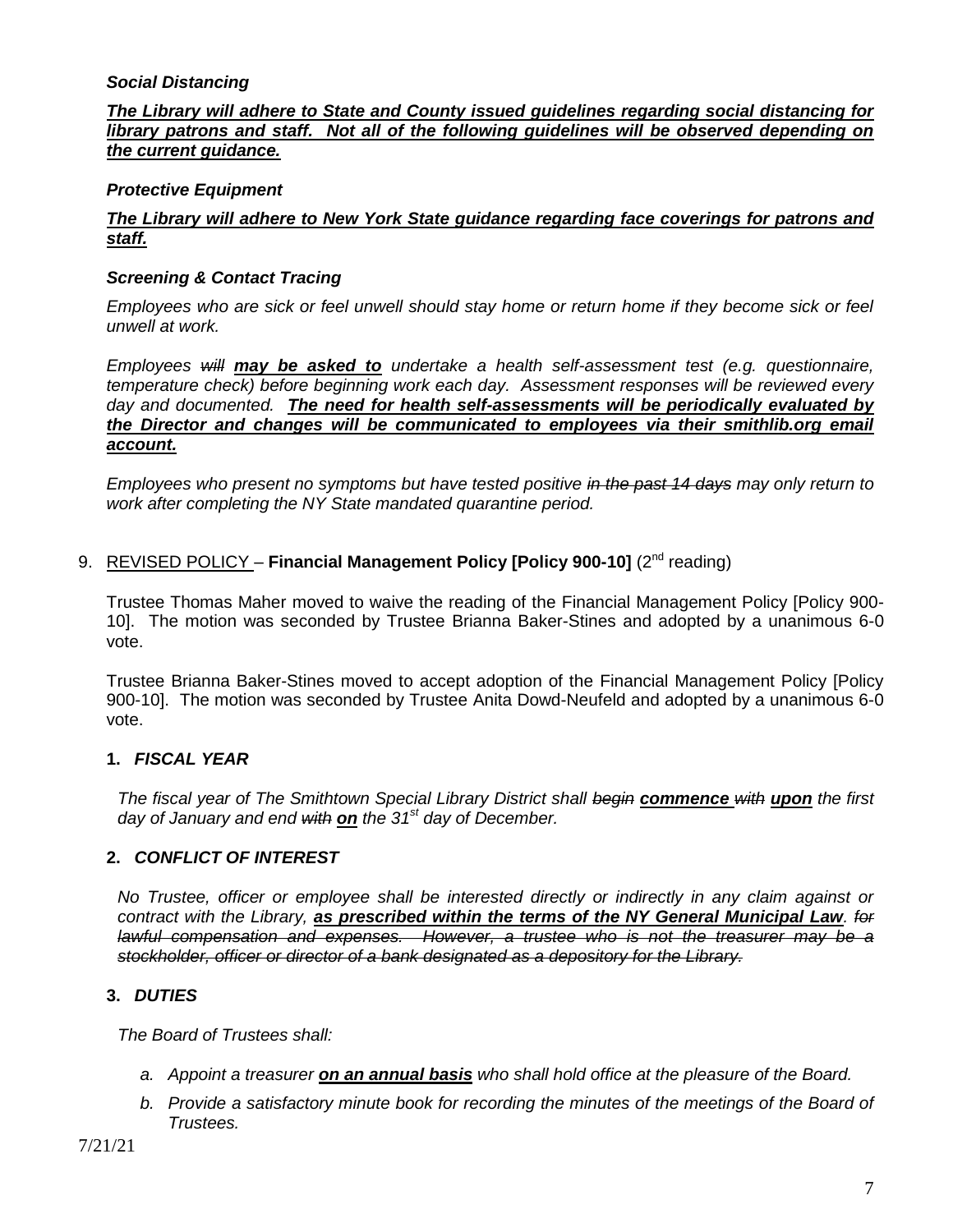*c. Provide the treasurer with a distribution ledger in which he/she shall record itemized receipts and itemized payments, which shall be classified in each case as is required for the annual financial report.*

*Provide the Treasurer with financial software to properly and effectively record deposits and disbursements with appropriate financial controls as approved by the current auditing firm.*

- *d. Provide the treasurer with a cashbook in which he/she shall enter an itemized record of receipts and payments.*
- *e. Adopt a pre-numbered receipt form, and require the treasurer to acknowledge the receipt of any library funds paid over to his/her custody by issuing his receipt as follows; a copy to the payer and a copy to be retained by the treasurer.*
- *f. Adopt a pre-numbered voucher-check and require the use of this form in paying all obligations except as otherwise provided in paragraph "r" of this subdivision. This form must provide for the signature of the treasurer and may provide for as many additional signatures as the board may require.*
- *g. Adopt, at least 30 days prior to the start commencement of the ensuing fiscal/calendar year, an estimate of receipts and appropriations (annual budget).*
- *h. Amend the budget at any time during the fiscal calendar year and provide for appropriations from any additional revenues received.*
- *i. Keep Maintain the incurred obligations in each fiscal year within the amounts authorized by the budget and amendments thereto.*
- *j. Settle all accounts of the library on or before the last day of the fiscal year.*
- *k. Disburse Library funds by approval of warrant only on the basis of itemized vouchers, which have been certified by the claimants and Library Treasurer/auditors and approved by the Board of Trustees except as permitted under NYS municipal guidelines or as otherwise provided in paragraph "n" of this subdivision.*
- *l. Provide by resolution at the annual organizational meeting that amounts due upon approved contracts, fixed salaries or for compensation of employees regularly engaged at agreed upon periodic rates, may be paid without prior audit upon submission to the Treasurer of a voucher or payroll duly certified by the Director or his/her duly authorized representative.*
- *m. Establish rules and regulations governing the reimbursement of Trustees, officers and employees for actual and necessary expenses incurred in the performance of official duties assigned by the Board of Trustees. In lieu of actual and necessary travel expenses, the Board of Trustees may establish a mileage rate adopts the annual mileage rate of reimbursement established by the Internal Revenue Service for the use of personally owned automobiles.*
- *n. Require the Treasurer to render monthly reports, showing displaying the following information for the guidance of the Board: balance on hand at the beginning of the month; itemized list of receipts during the month; total withdrawals made from the bank account during the month; balance on hand at the end of the month and reconciliation with the bank statement.*
- *o. Require a monthly report from the Treasurer showing indicating the amounts of receipts by source and expenditures by budget category for the months and year to date.*
- *p. Cause an annual audit of the Treasurer's records to be made either by a committee of the board or by an independent auditor.*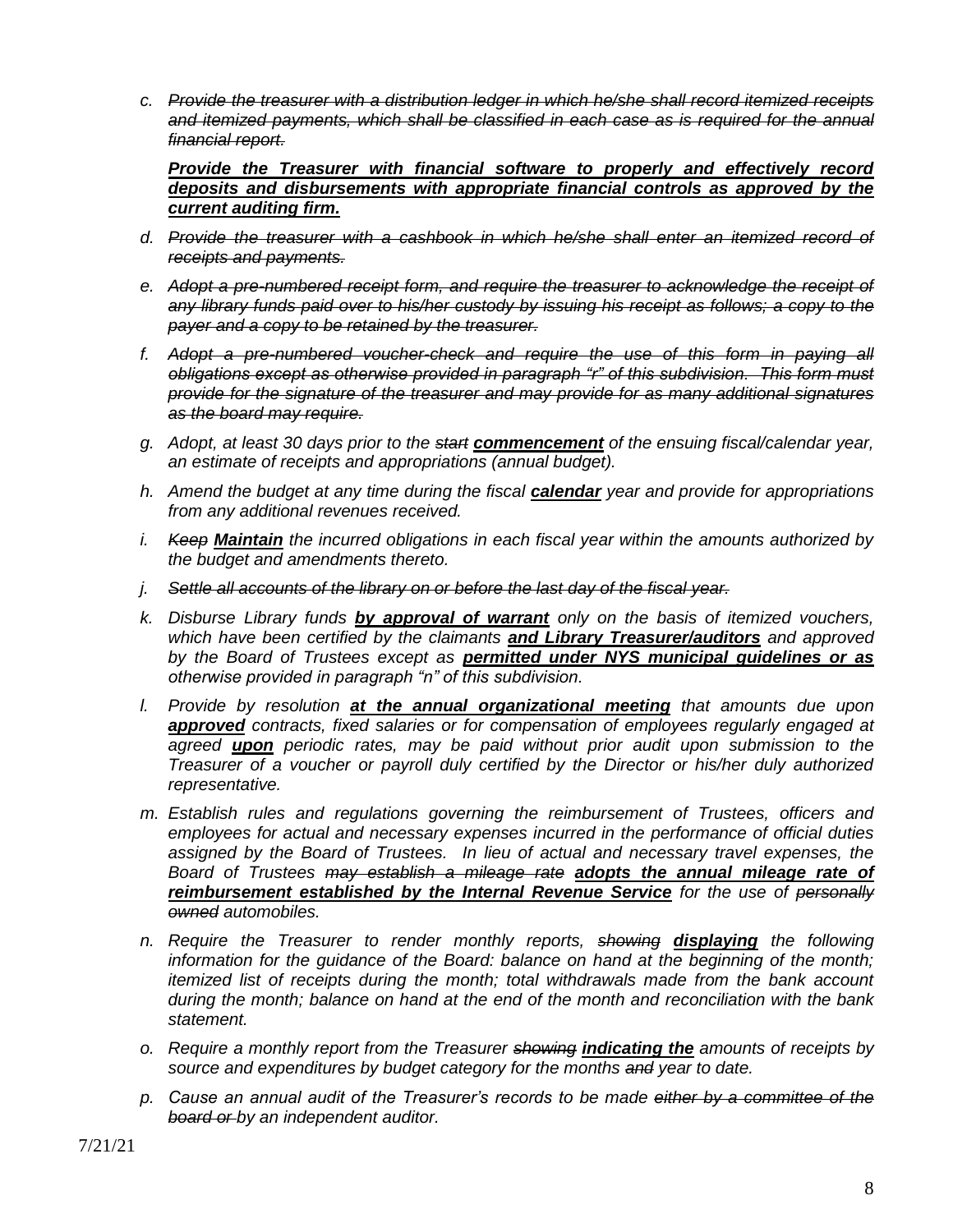- *q. Provide adequate filing equipment for the preservation and systematic arrangement maintenance of all paid and unpaid bills, cancelled checks, bank statements, debit charge slips, contracts and other financial records.*
- *r. At its discretion, establish a petty cash fund for the purpose of making payment in advance of authorization of properly itemized bills for materials, supplies or services furnished to the library calling for immediate payment on delivery.*
	- *i.* Whenever a petty cash fund is established, the Board shall designate the Library *Director or the Treasurer of the Library to administer and be responsible for such fund. No such fund shall exceed \$1,182 at any one time which shall be approved annually.*
	- *ii. The person in charge of such petty cash fund shall keep maintain such records as may be necessary for the accurate accounting of all transactions and shall make reports to the Board of Trustees as required by such board.*
	- *iii. From time to time checks may be drawn to person the Director designated to administer the petty cash fund in an amount which shall not exceed payments made in cash as indicated evidenced by receipts, receipted bills or other evidence of payment in a form available to audit.*
	- *iv. The petty cash fund shall be completely closed-out at the end of each year and the general fund reimbursed by the original remaining amount transferred to the petty cash fund.*
- *s. The Treasurer or his/her designee shall deposit all moneys within five days after receipt in the depository designated by the Board of Trustees. The trustees may authorize the Treasurer to deposit or invest moneys not required for immediate disbursement in special time deposit accounts or certificates of deposit issued by a bank or trust company located and authorized to do business in the State of New York, provided that such account or certificate shall be payable within the time the moneys shall may be needed, and provided further that such account or certificate of deposit shall be secured by a pledge of obligations of the United States of America or of the State of New York as provided under General Municipal Law. Investments may also be made in obligations of the United States of America or the State of New York, registered or inscribed, when possible, in the name of the Library, and payable or redeemable at the option of the system within such time as the proceeds shall be needed, but in any event not later than the end of the fiscal year. Such obligations shall be purchased through, delivered to and held in the custody of a bank or banker designated by the trustees for the deposit of Library moneys.*

# **4.** *REAL PROPERTY TAX LEVY*

*For the year commencing January first, two thousand three and for each year thereafter, a proposed increase in the real property tax levy for operating purposes shall not exceed the real property tax levy for the prior fiscal year by more than 5%.*

#### *In preparation of the annual budget, the Board will review the current NYS tax cap guidelines in establishing the necessary tax levy for the subsequent year's budget.*

## **5.** *FUND BALANCE*

*Fund balance reserves for the general fund shall not exceed an amount equal to three months of general fund expenditures.*

## *Fund balance reserves for the general fund shall be reviewed annually in developing the proposed budgets.*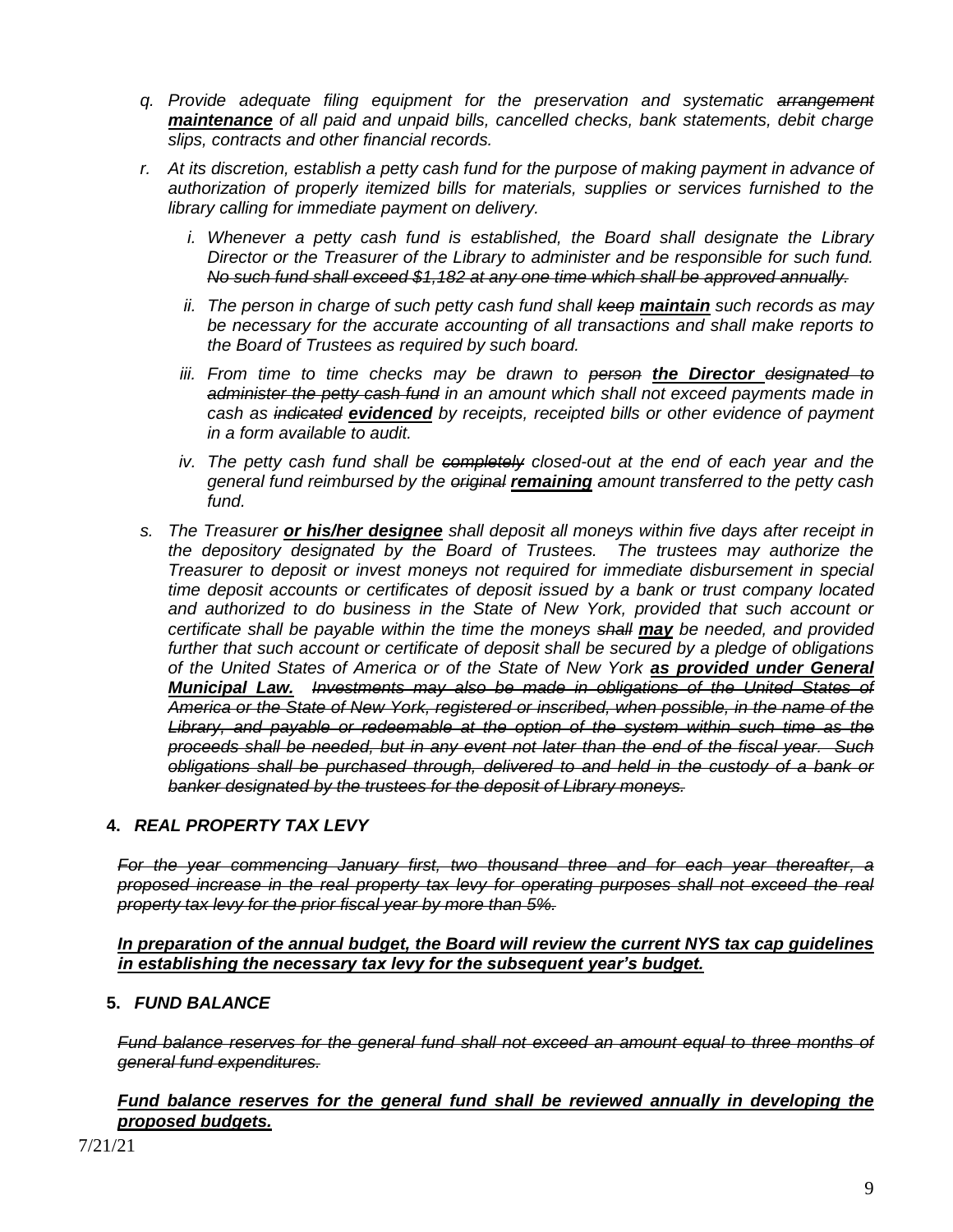## **6.** *DEBT LIMIT*

*Tax-supported debt shall not exceed 10% of the assessed value placed on taxable property within the assessment district. SUSPENDED 2/17/04*

# **7.** *AMENDMENT*

*This policy may only be amended by a two-thirds vote of the entire membership of the Board of Trustees, provided that the amendment has been submitted in writing to the Board at the previous meeting.*

#### **PUBLIC COMMENTS**

There were no public comments.

#### **NEW BUSINESS**

10. LIBRARY BUDGET VOTE AND TRUSTEE ELECTION:

Trustee Thomas Maher moved to accept adoption of the following resolution:

RESOLVED: *That the Board of Trustees of The Smithtown Library does hereby authorize Clerk Lauren Gunderson to undertake all actions necessary pursuant to Chapter 193 of the Laws of New York to conduct the Library's 2022 Budget Vote and Trustee Election to take place on October 12, 2021, including:*

- *i. The hiring of the Suffolk County Board of Elections (BOE) to serve as a sole source vendor for voter registration listings, mailing labels, poll roster books, and full voting hours switchboard assistance at a cost not to exceed \$1,000.00 (Note: BOE is unable to provide voting machines due to NYS early voting.)*
- *ii. Administering the selection and appointment of not more than 12 persons to serve in the capacity of poll inspector for the 2022 Budget Vote and Trustee Election at a flat daily rate of pay, per inspector, of \$200.00.*
- *iii. Administering the selection and appointment of not more than 4 persons to serve in the capacity of election chairperson for the 2022 Budget Vote and Trustee Election at a flat daily rate of pay, per chairperson, of \$250.00.*

The motion was seconded by Trustee Brianna Baker-Stines and adopted by a unanimous 6-0 vote.

11. At 7:14 p.m. Trustee Brianna Baker-Stines moved to enter executive session, pursuant to Article 7, Section 105 "E" of the Public Officer's Law, to discuss matters pertaining to collective negotiations pursuant to Article 14 of the Civil Service Law. The motion was seconded by Trustee Joseph Gregurich and adopted by a unanimous 6-0 vote.